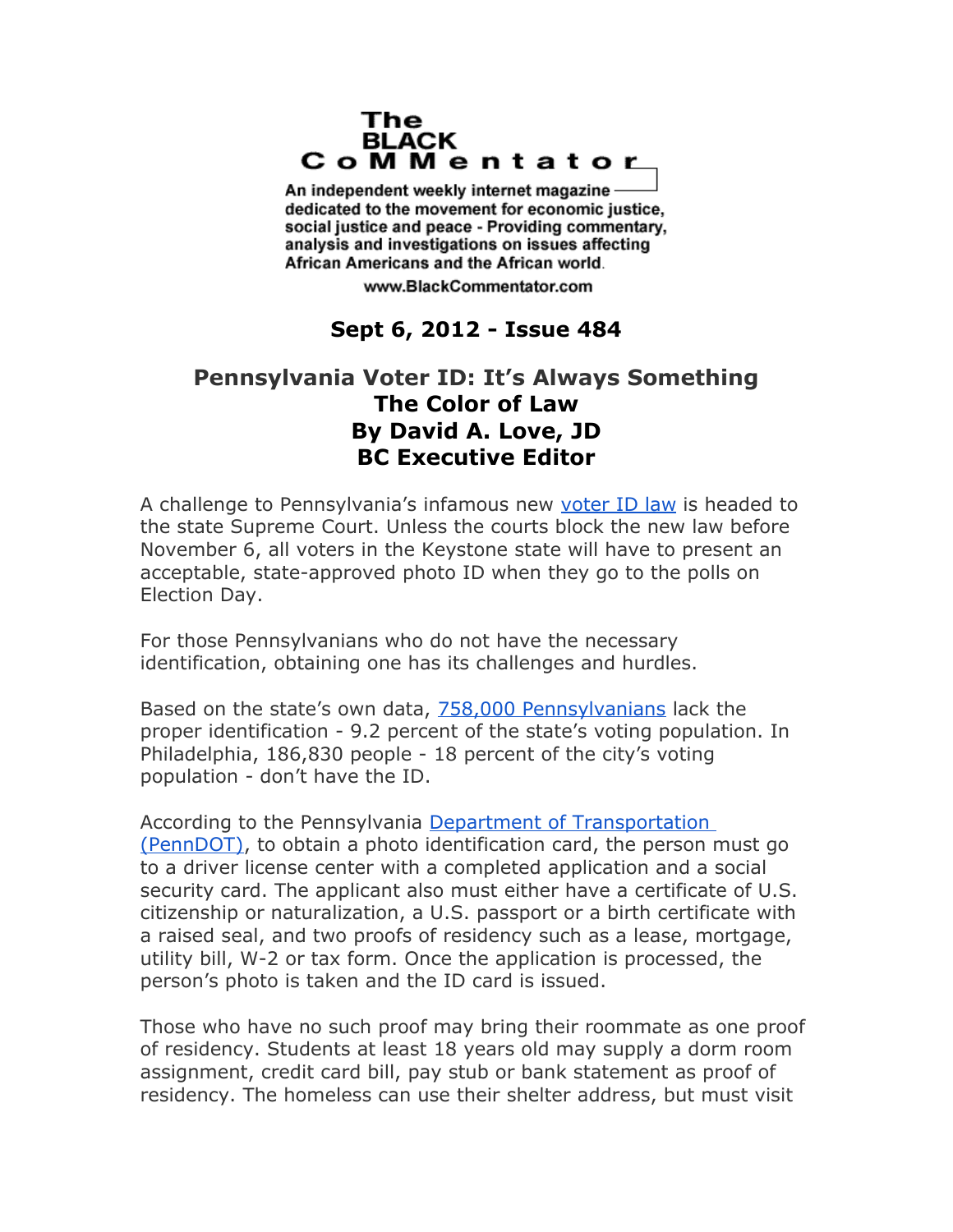the driver's license center accompanied by an employee of the shelter. That employee must have a shelter-issued photo identification card and a letter on shelter letterhead stating that the homeless person is staying at the shelter.

However, if the voter does not drive, does not have a birth certificate with a raised seal and was born *in* Pennsylvania, he or she can apply for a [special voter card.](http://readingeagle.com/article.aspx?id=411647)

Applicants must present their name, address, social security number and proof of residency, and complete and sign a form stating they are registered to vote but lack the required ID. The DMV office then verifies the applicant's birth with the Department of Health, and issues an ID for \$10. If the office cannot verify the applicant's birth, it will issue the non-driver ID if the Department of State verifies the applicant is registered to vote. This process takes up to 10 business days.

Civil rights and civil liberties groups criticize the voter ID application process for the barriers it presents for some voters, and its discriminatory impact on certain groups who are more likely to vote Democratic. They claim the voter ID requirement resembles the poll tax, literacy test and other tactics employed in the Jim Crow South to suppress and disenfranchise the black vote.

Meanwhile, conservative Republicans who support the voter ID law point to the need to protect the integrity of elections and combat voter fraud, although Gov. Tom Corbett's administration cannot identify a single case where someone voted by impersonating someone else. Further, Pennsylvania state Rep. [Mike Turzai](http://www.politico.com/news/stories/0612/77811.html) - the Republican leader in the Pennsylvania House - said the voter ID law will help Mitt Romney win the state on Election Day.

The [ACLU of Pennsylvania](http://www.aclupa.org/pressroom/pretrialbriefandexperttest.htm) - one of the organizations leading the challenge to the law in court - argues that an estimated 37 percent of Pennsylvania voters think there is no voter ID law or are unaware of it. Meanwhile, the vast majority of those who lack a valid ID card believe they have a valid form of ID. According to the ACLU, demographic groups such as women, Latinos, the elderly, the poor, and younger voters are less likely to possess an acceptable ID.

The law poses a catch-22 for voters who need an ID to get an ID. For [elderly African-American voters,](http://www.aclupa.org/pressroom/groupsfilelawsuitincommonw.htm) who perhaps were born with the aid of midwives in the Jim Crow South and later moved to Pennsylvania, a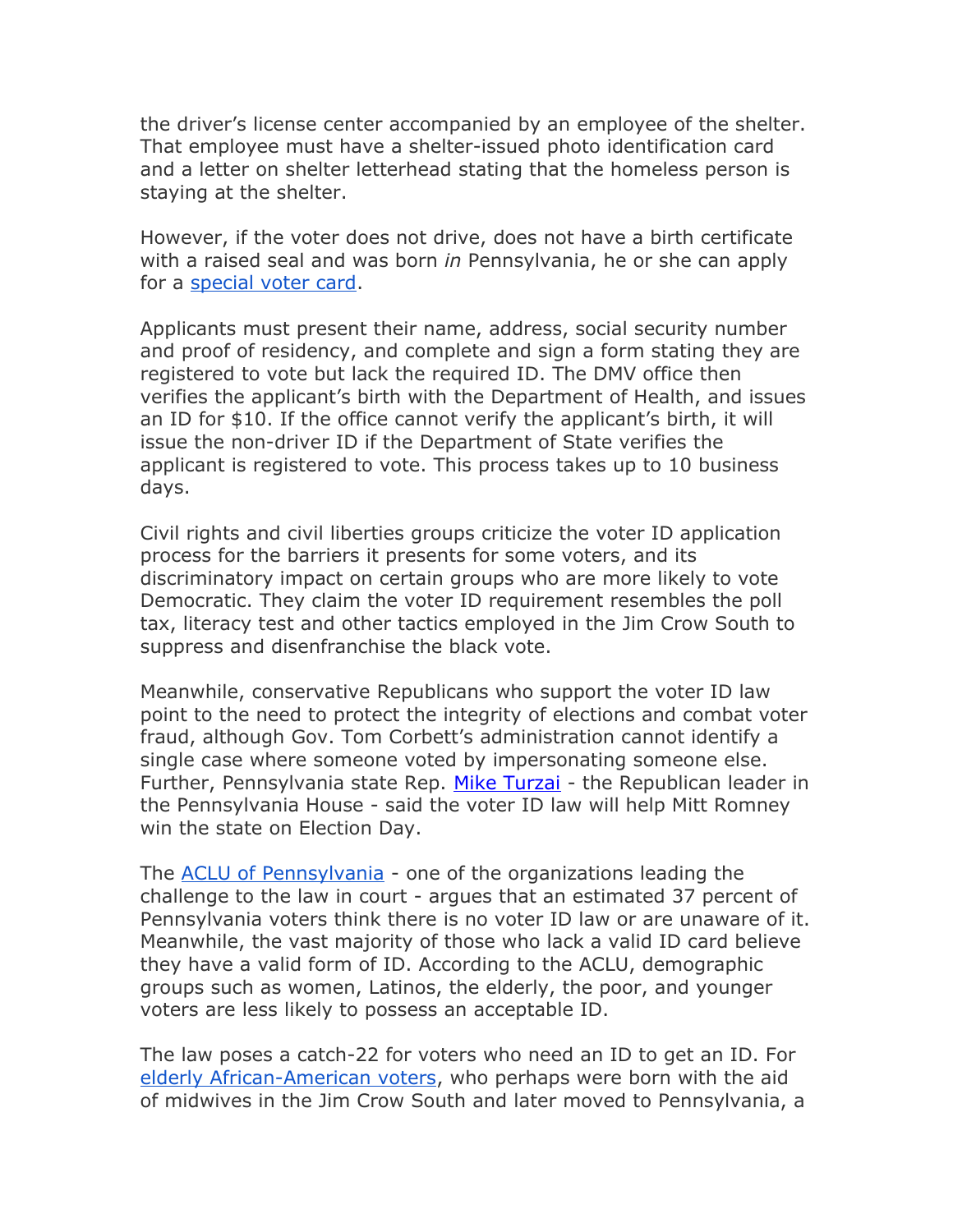birth certificate never existed, was destroyed, or contained errors. A number of the Pennsylvanians who are challenging the law are elderly African Americans who live in Philadelphia, the largest city in the Keystone state.

[Gloria Cuttino,](http://www.aclupa.org/legal/legaldocket/applewhiteetalvcommonwealt/voteridclients.htm) 61, lives in Philadelphia and was born in Summerville, South Carolina. For over a year, Ms. Cuttino has attempted to secure a birth certificate from South Carolina, but was told the state has no record of her birth. She would have to pay \$100 to search census records, and hire an attorney to petition the court for a delayed birth certificate.

Dorothy Barksdale, 86, was born with the aid of a midwife in rural Virginia. Virginia has no record of Ms. Barksdale's birth, and while she has voted in Pennsylvania for years and worked as a poll worker, her voting rights are in danger because she does not have a driver's license. Similarly, Grover Freeland, 72, has tried unsuccessfully to obtain his birth certificate from New York. He does not have a driver's license and has not driven in years, but the veterans card issued by the federal government is not acceptable under the Pennsylvania law.

[Viviette Applewhite,](http://thegrio.com/2012/08/17/viviette-applewhite-93-year-old-plaintiff-in-pa-voter-id-case-gets-card-amid-appeal/) 93, the lead plaintiff in the lawsuit challenging the law, rode two buses to a DMV office to receive a temporary ID card, after years of being denied an ID. Applewhite's Social Security card was stolen a number of years ago, and since she was adopted at a young age, the name on her birth certificate does not match the name on other documents.

Another barrier facing many Pennsylvanians is distance.

According to the Brennan Center for Justice, nearly 2.3 million voting age citizens in Pennsylvania - 24 percent of Pennsylvania voters - live 10 miles or more from the nearest government office issuing the ID.

In July, the Brennan Center issued a [report](http://www.brennancenter.org/page/-/Democracy/VRE/Challenge_of_Obtaining_Voter_ID.pdf) highlighting the challenges facing hundreds of thousands of poor Americans in obtaining the proper voter identification. Pennsylvania is one of ten states with the most restrictive laws requiring citizens to produce a government issued ID in order to vote.

Further, of the 10 states highlighted in the study, Pennsylvania has the highest percentage of voting age people without access to a car - 10.4 percent, or 985,414 voters. Of those citizens without access to a